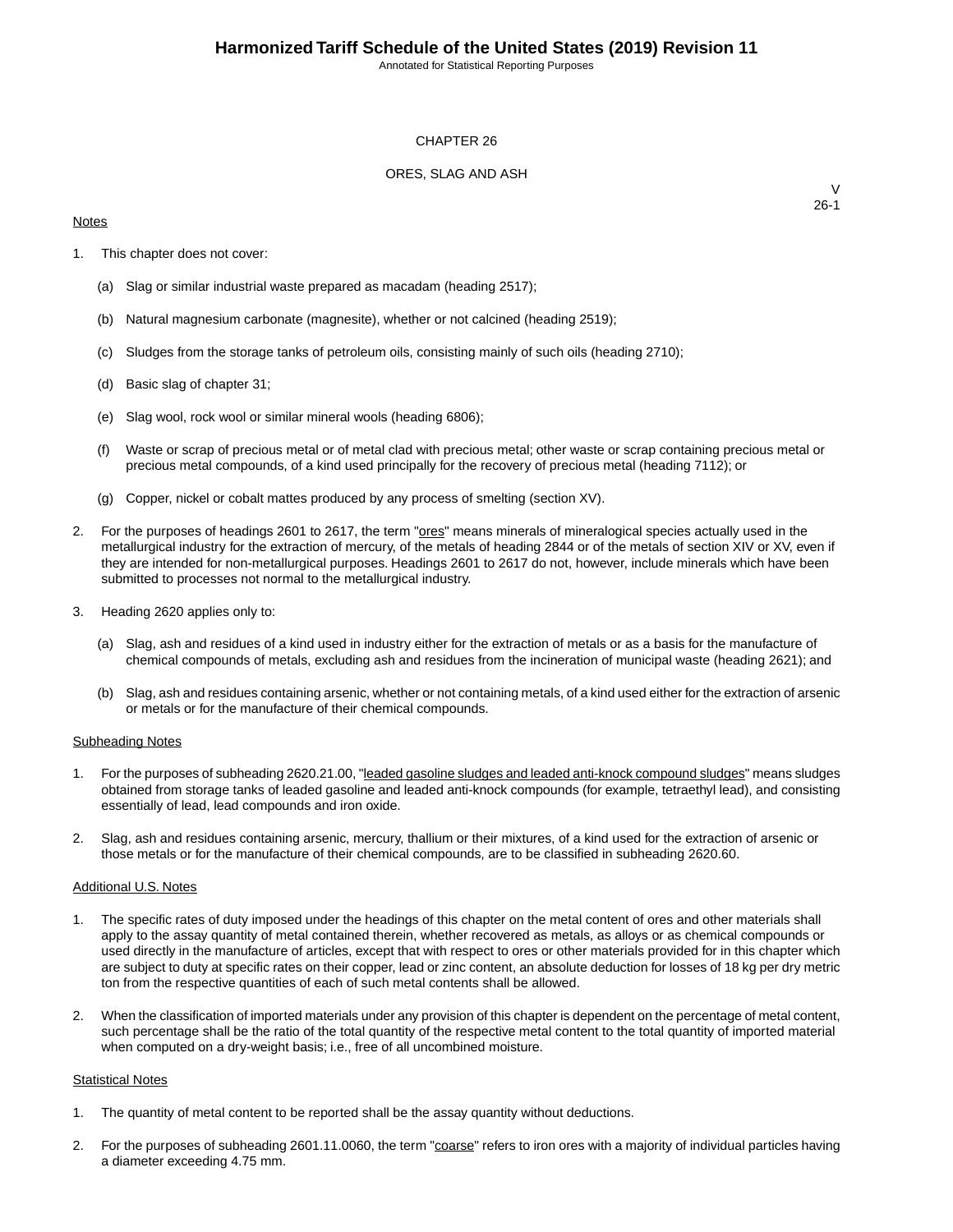Annotated for Statistical Reporting Purposes

Statistical Notes (con.) V 26-2

3. For the purposes of any of the ten-digit subheadings appearing under the eight-digit subheadings 2603.00.00, 2604.00.00, 2607.00.00, 2608.00.00, 2616.10.00, 2616.90.00, 2620.19.60, 2620.21.00, 2620.29.00 or 2620.30.00, and the ten-digit subheading 2620.99.7540 for each statistical description specifying that a named metal content is to be reported, the weight and value of such metal contained in any shipment of the ores, concentrates, slag, ash or residues entered under such subheading shall be reported under each applicable statistical reporting number. If a product covered by one of these provisions includes more than one of the named metals, it would be necessary to enter multiple ten-digit subheadings with the weight and value of each metal indicated under the appropriate ten-digit subheading.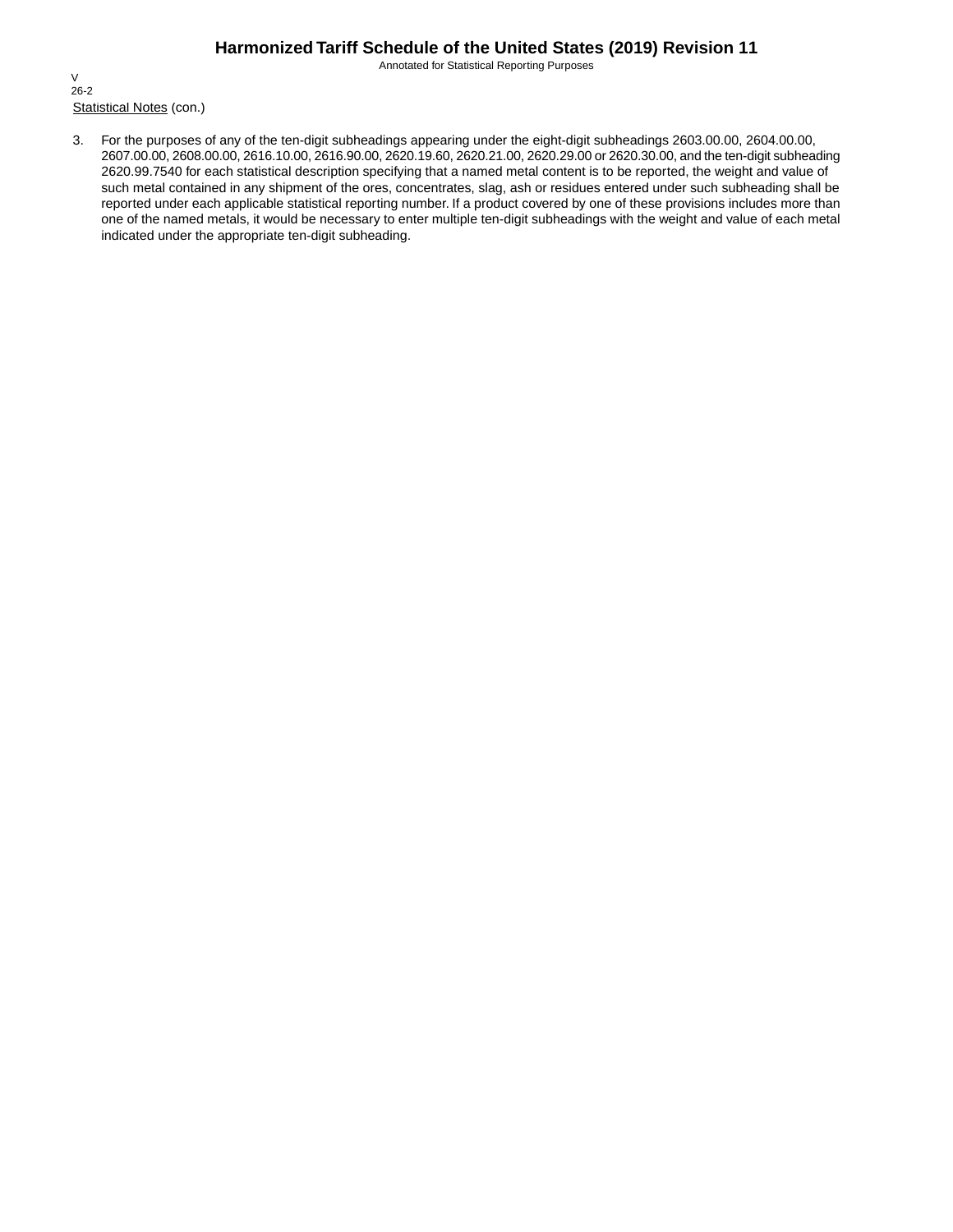Annotated for Statistical Reporting Purposes

| Heading/           | Stat.       |                                                                                                                             | Unit           |                            | Rates of Duty                                                                         |                                                                                                    |
|--------------------|-------------|-----------------------------------------------------------------------------------------------------------------------------|----------------|----------------------------|---------------------------------------------------------------------------------------|----------------------------------------------------------------------------------------------------|
| Subheading         | Suf-<br>fix | <b>Article Description</b>                                                                                                  | of<br>Quantity | General                    | 1<br>Special                                                                          | $\overline{2}$                                                                                     |
| 2601<br>2601.11.00 |             | Iron ores and concentrates, including roasted iron pyrites:<br>Iron ores and concentrates, other than roasted iron pyrites: |                |                            |                                                                                       | Free                                                                                               |
|                    | 30<br>60    | Ores:                                                                                                                       |                |                            |                                                                                       |                                                                                                    |
| 2601.12.00         | 90<br>30    |                                                                                                                             |                |                            |                                                                                       | Free                                                                                               |
|                    | 60<br>90    |                                                                                                                             |                |                            |                                                                                       |                                                                                                    |
| 2601.20.00 00      |             |                                                                                                                             |                |                            |                                                                                       | Free                                                                                               |
| 2602.00.00         |             | Manganese ores and concentrates, including ferruginous<br>manganese ores and concentrates with a manganese content          |                |                            |                                                                                       | $2.2¢/kg$ on<br>manganese<br>content                                                               |
|                    | 40          | Containing less than 47 percent by weight of                                                                                | Mn kg          |                            |                                                                                       |                                                                                                    |
|                    | 60          | Containing 47 percent or more by weight of manganese kg                                                                     | Mn kg          |                            |                                                                                       |                                                                                                    |
| 2603.00.00         |             |                                                                                                                             |                | 1.7¢/kg on lead<br>content | Free (A, AU, BH,<br>CA, CL, CO, D, E,<br>IL, JO, KR, MA,<br>MX, OM, P, PA,<br>PE, SG) | 8.8¢/kg on<br>copper<br>$content +$<br>$3.3¢/kg$ on<br>lead content<br>+3.7¢/kg on<br>zinc content |
|                    | 10          |                                                                                                                             |                |                            |                                                                                       |                                                                                                    |
|                    | 20          |                                                                                                                             |                |                            |                                                                                       |                                                                                                    |
|                    | 30          |                                                                                                                             |                |                            |                                                                                       |                                                                                                    |
|                    | 40          |                                                                                                                             |                |                            |                                                                                       |                                                                                                    |
|                    |             |                                                                                                                             |                |                            |                                                                                       |                                                                                                    |
|                    | 50          |                                                                                                                             |                |                            |                                                                                       |                                                                                                    |
| 2604.00.00         |             | Nickel ores and concentrates.                                                                                               |                | Free <sup>1/</sup>         |                                                                                       | Free                                                                                               |
|                    | 40          |                                                                                                                             |                |                            |                                                                                       |                                                                                                    |
|                    | 80          |                                                                                                                             |                |                            |                                                                                       |                                                                                                    |
|                    |             |                                                                                                                             | Co kg          | Free                       |                                                                                       | Free                                                                                               |
| 2606.00.00         | 30          | Bauxite, calcined:                                                                                                          |                | Free                       |                                                                                       | \$1/t                                                                                              |
|                    | 60          |                                                                                                                             |                |                            |                                                                                       |                                                                                                    |
|                    | 90          |                                                                                                                             |                |                            |                                                                                       |                                                                                                    |
|                    |             |                                                                                                                             |                |                            |                                                                                       |                                                                                                    |
|                    |             |                                                                                                                             |                |                            |                                                                                       |                                                                                                    |
|                    |             |                                                                                                                             |                |                            |                                                                                       |                                                                                                    |
|                    |             |                                                                                                                             |                |                            |                                                                                       |                                                                                                    |
|                    |             |                                                                                                                             |                |                            |                                                                                       |                                                                                                    |
|                    |             |                                                                                                                             |                |                            |                                                                                       |                                                                                                    |
|                    |             |                                                                                                                             |                |                            |                                                                                       |                                                                                                    |
|                    |             |                                                                                                                             |                |                            |                                                                                       |                                                                                                    |
|                    |             |                                                                                                                             |                |                            |                                                                                       |                                                                                                    |
|                    |             |                                                                                                                             |                |                            |                                                                                       |                                                                                                    |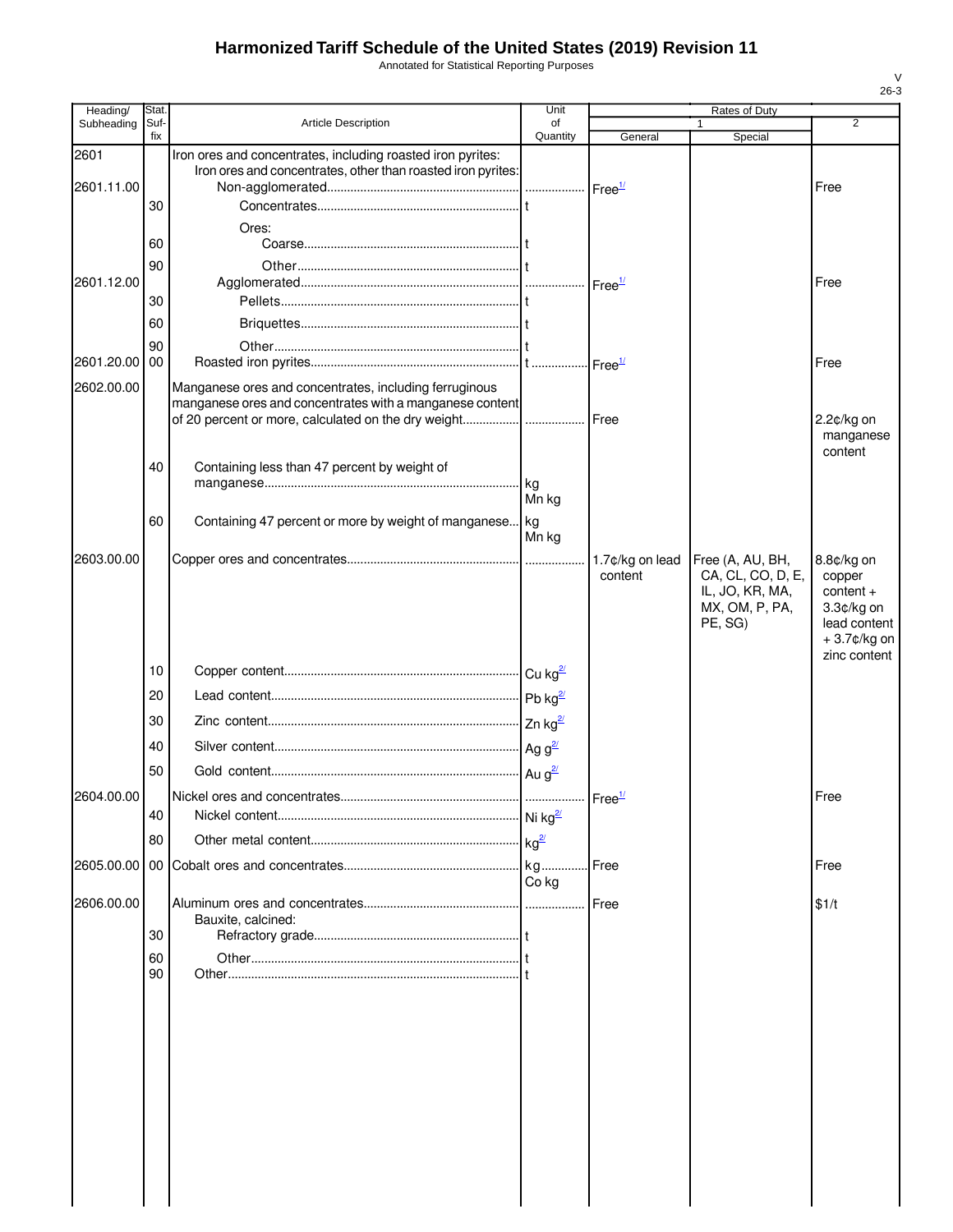Annotated for Statistical Reporting Purposes

| ۰. |  |
|----|--|

| Heading/      | Stat.       |                                                                                                                    | Unit                             |                                          | Rates of Duty                                                                         |                                                                                                  |
|---------------|-------------|--------------------------------------------------------------------------------------------------------------------|----------------------------------|------------------------------------------|---------------------------------------------------------------------------------------|--------------------------------------------------------------------------------------------------|
| Subheading    | Suf-<br>fix | <b>Article Description</b>                                                                                         | of<br>Quantity                   | General                                  | Special                                                                               | $\overline{2}$                                                                                   |
| 2607.00.00    |             |                                                                                                                    |                                  | 1.1¢/kg on lead<br>content $\frac{1}{2}$ | Free (A, AU, BH,<br>CA, CL, CO, D, E,<br>IL, JO, KR, MA,<br>MX, OM, P, PA,<br>PE, SG) | 8.8¢/kg on<br>copper<br>$content +$<br>$3.3¢/kg$ on<br>lead content<br>+3.7¢/kg on               |
|               | 10          |                                                                                                                    |                                  |                                          |                                                                                       | zinc content                                                                                     |
|               | 20          |                                                                                                                    |                                  |                                          |                                                                                       |                                                                                                  |
|               | 30          |                                                                                                                    |                                  |                                          |                                                                                       |                                                                                                  |
|               | 40          |                                                                                                                    |                                  |                                          |                                                                                       |                                                                                                  |
|               | 50          |                                                                                                                    |                                  |                                          |                                                                                       |                                                                                                  |
| 2608.00.00    |             |                                                                                                                    |                                  | Free                                     |                                                                                       | 8.8¢/kg on<br>copper<br>$content +$<br>3.3¢/kg on<br>lead content<br>+3.7¢/kg on<br>zinc content |
|               | 10          |                                                                                                                    |                                  |                                          |                                                                                       |                                                                                                  |
|               | 20          |                                                                                                                    |                                  |                                          |                                                                                       |                                                                                                  |
|               | 30          |                                                                                                                    |                                  |                                          |                                                                                       |                                                                                                  |
|               | 40          |                                                                                                                    |                                  |                                          |                                                                                       |                                                                                                  |
|               | 50          |                                                                                                                    |                                  |                                          |                                                                                       |                                                                                                  |
| 2609.00.00    | 00          |                                                                                                                    | Sn t                             | Free                                     |                                                                                       | Free                                                                                             |
| 2610.00.00    | 20          | Having a chromium content equivalent to not more than                                                              | Cr <sub>2</sub> O <sub>3</sub> t | Free                                     |                                                                                       | Free                                                                                             |
|               | 40          | Having a chromium content equivalent to more than 40<br>percent but less than 46 percent chromic oxide $(Cr_2O_3)$ | $\ddagger$<br>$Cr2O3$ t          |                                          |                                                                                       |                                                                                                  |
|               | 60          | Having a chromium content equivalent to 46 percent or                                                              | $Cr_2O_3$ t                      |                                          |                                                                                       |                                                                                                  |
| 2611.00       |             | Tungsten ores and concentrates:                                                                                    |                                  |                                          |                                                                                       |                                                                                                  |
| 2611.00.30 00 |             |                                                                                                                    | kg<br>W kg                       | <b>Free</b>                              |                                                                                       | \$1.10/kg on<br>tungsten<br>content                                                              |
| 2611.00.60 00 |             |                                                                                                                    | kg<br>W kg                       | 37.5¢/kg on<br>tungsten<br>content       | Free (A, AU, BH,<br>CA, CL, CO, D, E,<br>IL, JO, KR, MA,<br>MX, OM, P, PA,<br>PE, SG) | \$1.10/kg on<br>tungsten<br>content                                                              |
| 2612          |             | Uranium or thorium ores and concentrates:                                                                          |                                  |                                          |                                                                                       |                                                                                                  |
| 2612.10.00 00 |             |                                                                                                                    |                                  |                                          |                                                                                       | Free                                                                                             |
| 2612.20.00    | 00          |                                                                                                                    |                                  |                                          |                                                                                       | Free                                                                                             |
|               |             |                                                                                                                    |                                  |                                          |                                                                                       |                                                                                                  |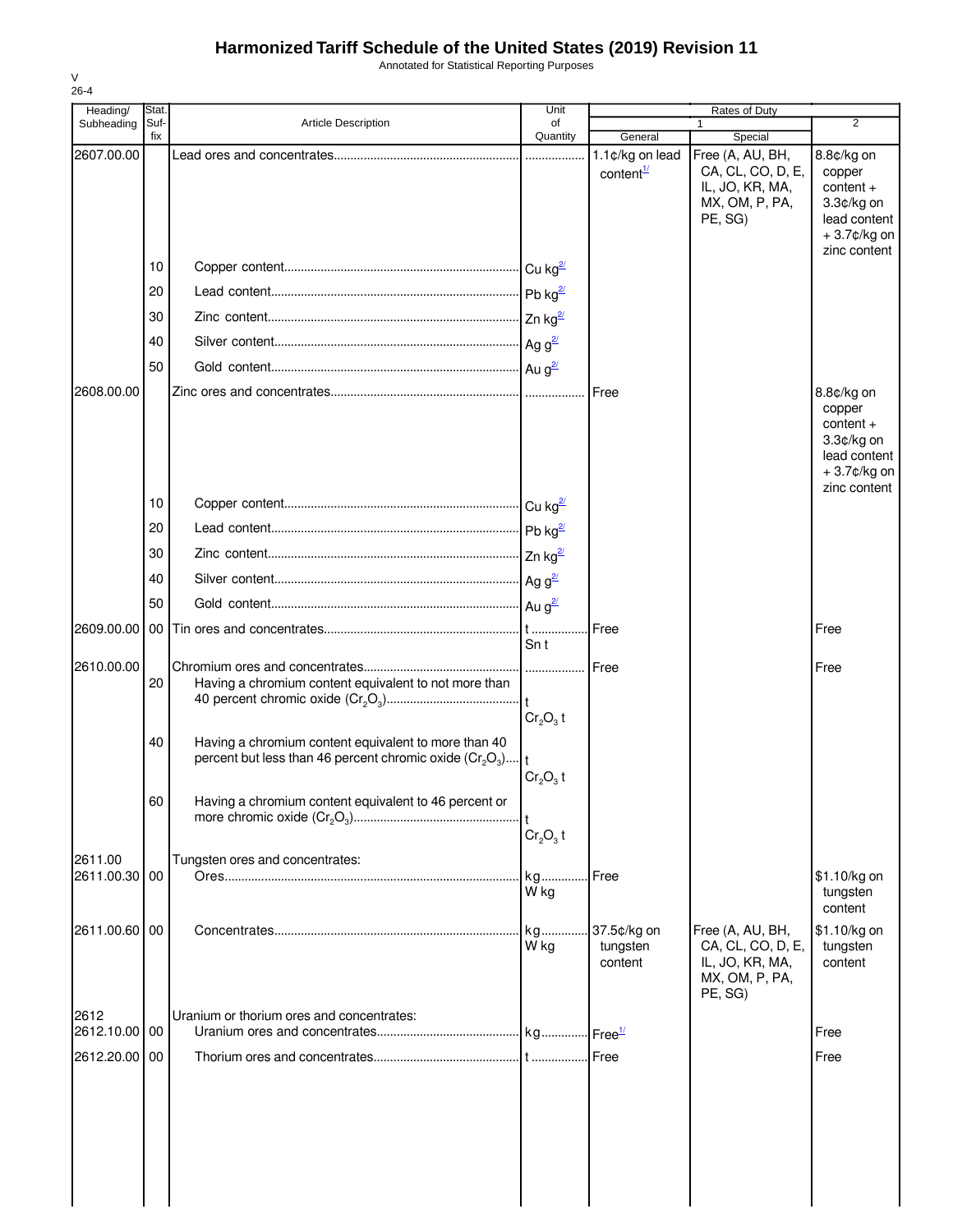Annotated for Statistical Reporting Purposes

| Heading/      | Stat.       |                                                           | Unit           | Rates of Duty             |                                        |                           |
|---------------|-------------|-----------------------------------------------------------|----------------|---------------------------|----------------------------------------|---------------------------|
| Subheading    | Suf-<br>fix | Article Description                                       | of<br>Quantity | General                   | $\mathbf{1}$<br>Special                | $\overline{2}$            |
| 2613          |             | Molybdenum ores and concentrates:                         |                |                           |                                        |                           |
| 2613.10.00 00 |             |                                                           | kg             | 12.8¢/kg on               | Free (A+, AU, BH,                      | \$1.10/kg on              |
|               |             |                                                           | Mo kg          | molybdenum                | CA, CL, CO, D, E,                      | molybdenum                |
|               |             |                                                           |                | content $+1.8%$           | IL, JO, KR, MA,                        | content +                 |
|               |             |                                                           |                |                           | MX, OM, P, PA,<br>PE, SG)              | 15%                       |
|               |             |                                                           |                |                           |                                        |                           |
| 2613.90.00 00 |             |                                                           |                | 17.8¢/kg on<br>molybdenum | Free (A+, AU, BH,<br>CA, CL, CO, D, E, | 77.2¢/kg on<br>molybdenum |
|               |             |                                                           | Mo kg          | content                   | IL, JO, KR, MA,                        | content                   |
|               |             |                                                           |                |                           | MX, OM, P, PA,                         |                           |
|               |             |                                                           |                |                           | PE, SG)                                |                           |
| 2614.00       |             | Titanium ores and concentrates:                           |                |                           |                                        |                           |
| 2614.00.30 00 |             |                                                           |                |                           |                                        | 30%                       |
| 2614.00.60    |             |                                                           |                |                           |                                        | Free                      |
|               | 20          |                                                           |                |                           |                                        |                           |
|               |             |                                                           |                |                           |                                        |                           |
|               | 40          |                                                           |                |                           |                                        |                           |
| 2615          |             | Niobium (columbium), tantalum, vanadium or zirconium ores |                |                           |                                        |                           |
|               |             | and concentrates:                                         |                |                           |                                        |                           |
| 2615.10.00 00 |             |                                                           |                |                           |                                        | Free                      |
| 2615.90       |             | Other:                                                    |                |                           |                                        |                           |
| 2615.90.30 00 |             | Synthetic tantalum-niobium (columbium)                    |                |                           |                                        |                           |
|               |             |                                                           |                |                           |                                        | 30%                       |
| 2615.90.60    |             |                                                           |                |                           |                                        | Free                      |
|               | 30          | Niobium (columbium) ores and concentrates kg              |                |                           |                                        |                           |
|               | 60          |                                                           |                |                           |                                        |                           |
|               | 90          |                                                           |                |                           |                                        |                           |
|               |             |                                                           | $V2O5$ kg      |                           |                                        |                           |
|               |             |                                                           |                |                           |                                        |                           |
|               |             |                                                           |                |                           |                                        |                           |
|               |             |                                                           |                |                           |                                        |                           |
|               |             |                                                           |                |                           |                                        |                           |
|               |             |                                                           |                |                           |                                        |                           |
|               |             |                                                           |                |                           |                                        |                           |
|               |             |                                                           |                |                           |                                        |                           |
|               |             |                                                           |                |                           |                                        |                           |
|               |             |                                                           |                |                           |                                        |                           |
|               |             |                                                           |                |                           |                                        |                           |
|               |             |                                                           |                |                           |                                        |                           |
|               |             |                                                           |                |                           |                                        |                           |
|               |             |                                                           |                |                           |                                        |                           |
|               |             |                                                           |                |                           |                                        |                           |
|               |             |                                                           |                |                           |                                        |                           |
|               |             |                                                           |                |                           |                                        |                           |
|               |             |                                                           |                |                           |                                        |                           |
|               |             |                                                           |                |                           |                                        |                           |
|               |             |                                                           |                |                           |                                        |                           |
|               |             |                                                           |                |                           |                                        |                           |
|               |             |                                                           |                |                           |                                        |                           |
|               |             |                                                           |                |                           |                                        |                           |
|               |             |                                                           |                |                           |                                        |                           |
|               |             |                                                           |                |                           |                                        |                           |
|               |             |                                                           |                |                           |                                        |                           |
|               |             |                                                           |                |                           |                                        |                           |
|               |             |                                                           |                |                           |                                        |                           |
|               |             |                                                           |                |                           |                                        |                           |
|               |             |                                                           |                |                           |                                        |                           |
|               |             |                                                           |                |                           |                                        |                           |
|               |             |                                                           |                |                           |                                        |                           |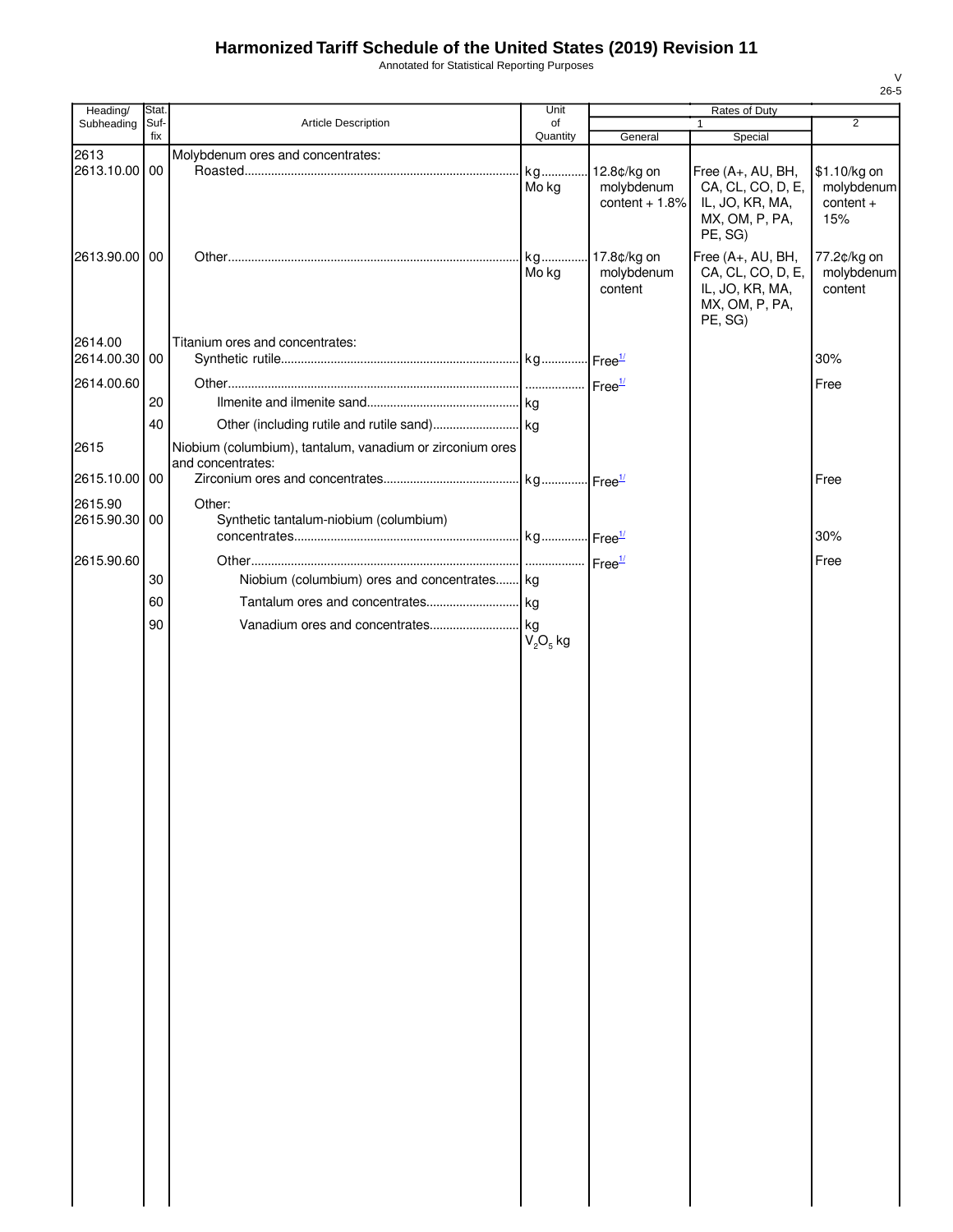Annotated for Statistical Reporting Purposes

| Heading/<br>Subheading | Stat.<br>Suf- | <b>Article Description</b>                                   |                | Rates of Duty<br>$\overline{2}$<br>$\mathbf{1}$ |                                                                                        |                                                                                                       |  |
|------------------------|---------------|--------------------------------------------------------------|----------------|-------------------------------------------------|----------------------------------------------------------------------------------------|-------------------------------------------------------------------------------------------------------|--|
|                        | fix           |                                                              | of<br>Quantity | General                                         | Special                                                                                |                                                                                                       |  |
| 2616<br>2616.10.00     |               | Precious metal ores and concentrates:                        |                | 0.8¢/kg on lead<br>content <sup>1/</sup>        | Free (A+, AU, BH,<br>CA, CL, CO, D, E,<br>IL, JO, KR, MA,<br>MX, OM, P, PA,<br>PE, SG) | 8.8¢/kg on<br>copper<br>$content +$<br>3.3¢/kg on<br>lead content<br>$+3.7$ ¢/kg on                   |  |
|                        | 10            |                                                              |                |                                                 |                                                                                        | zinc content                                                                                          |  |
|                        | 20            |                                                              |                |                                                 |                                                                                        |                                                                                                       |  |
|                        | 30            |                                                              |                |                                                 |                                                                                        |                                                                                                       |  |
|                        | 40            |                                                              |                |                                                 |                                                                                        |                                                                                                       |  |
|                        | 80            |                                                              |                |                                                 |                                                                                        |                                                                                                       |  |
| 2616.90.00             |               |                                                              |                | 1.7¢/kg on lead<br>content <sup>1/</sup>        | Free (A+, AU, BH,<br>CA, CL, CO, D, E,<br>IL, JO, KR, MA,<br>MX, OM, P, PA,<br>PE, SG) | 8.8¢/kg on<br>copper<br>$content +$<br>$3.3¢/kg$ on<br>lead content<br>$+3.7$ ¢/kg on<br>zinc content |  |
|                        | 10            |                                                              |                |                                                 |                                                                                        |                                                                                                       |  |
|                        | 20            |                                                              |                |                                                 |                                                                                        |                                                                                                       |  |
|                        | 30            |                                                              |                |                                                 |                                                                                        |                                                                                                       |  |
|                        | 40            |                                                              |                |                                                 |                                                                                        |                                                                                                       |  |
|                        | 50            |                                                              |                |                                                 |                                                                                        |                                                                                                       |  |
| 2617<br>2617.10.00 00  |               | Other ores and concentrates:                                 |                |                                                 |                                                                                        | Free                                                                                                  |  |
|                        |               |                                                              | Sb kg          |                                                 |                                                                                        |                                                                                                       |  |
| 2617.90.00             | 30            |                                                              |                |                                                 |                                                                                        | Free                                                                                                  |  |
|                        | 60            |                                                              |                |                                                 |                                                                                        |                                                                                                       |  |
| 2618.00.00             | 00            | Granulated slag (slag sand) from the manufacture of iron or  |                |                                                 |                                                                                        | 10%                                                                                                   |  |
| 2619.00                |               | Slag, dross (other than granulated slag), scalings and other |                |                                                 |                                                                                        |                                                                                                       |  |
| 2619.00.30 00          |               | waste from the manufacture of iron or steel:                 |                |                                                 |                                                                                        | 73.8¢/t                                                                                               |  |
|                        |               |                                                              |                |                                                 |                                                                                        |                                                                                                       |  |
| 2619.00.90 00          |               |                                                              |                |                                                 |                                                                                        | Free                                                                                                  |  |
|                        |               |                                                              |                |                                                 |                                                                                        |                                                                                                       |  |
|                        |               |                                                              |                |                                                 |                                                                                        |                                                                                                       |  |
|                        |               |                                                              |                |                                                 |                                                                                        |                                                                                                       |  |
|                        |               |                                                              |                |                                                 |                                                                                        |                                                                                                       |  |
|                        |               |                                                              |                |                                                 |                                                                                        |                                                                                                       |  |
|                        |               |                                                              |                |                                                 |                                                                                        |                                                                                                       |  |
|                        |               |                                                              |                |                                                 |                                                                                        |                                                                                                       |  |
|                        |               |                                                              |                |                                                 |                                                                                        |                                                                                                       |  |
|                        |               |                                                              |                |                                                 |                                                                                        |                                                                                                       |  |
|                        |               |                                                              |                |                                                 |                                                                                        |                                                                                                       |  |
|                        |               |                                                              |                |                                                 |                                                                                        |                                                                                                       |  |
|                        |               |                                                              |                |                                                 |                                                                                        |                                                                                                       |  |
|                        |               |                                                              |                |                                                 |                                                                                        |                                                                                                       |  |
|                        |               |                                                              |                |                                                 |                                                                                        |                                                                                                       |  |

V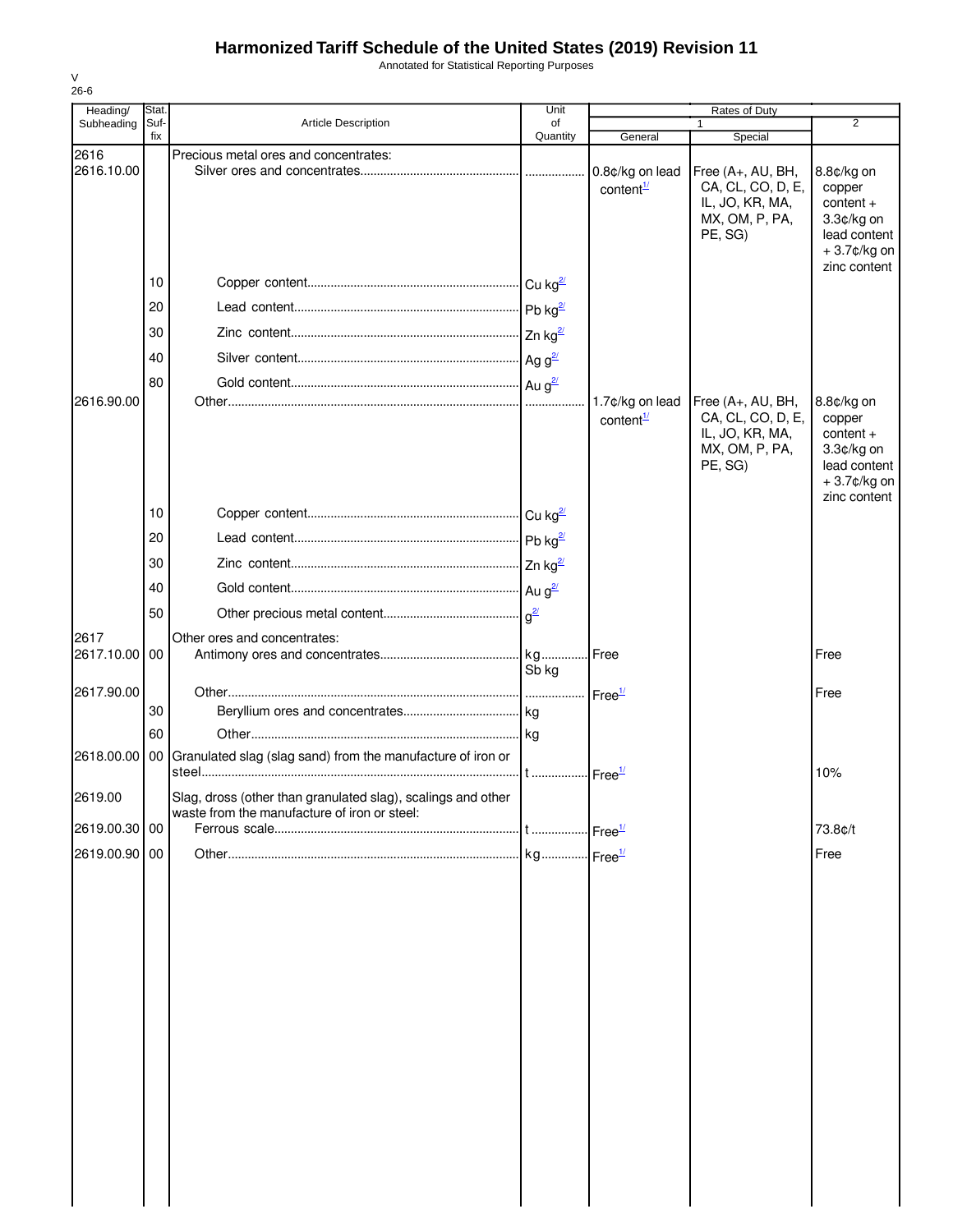Annotated for Statistical Reporting Purposes

| Heading/              | Stat        |                                                                                                                                                         | Unit           |                                                                      | Rates of Duty                                                                         |                                                                                                     |
|-----------------------|-------------|---------------------------------------------------------------------------------------------------------------------------------------------------------|----------------|----------------------------------------------------------------------|---------------------------------------------------------------------------------------|-----------------------------------------------------------------------------------------------------|
| Subheading            | Suf-<br>fix | <b>Article Description</b>                                                                                                                              | of<br>Quantity | General                                                              | $\mathbf{1}$<br>Special                                                               | $\overline{2}$                                                                                      |
| 2620                  |             | Slag, ash and residues (other than from the manufacture of<br>iron or steel), containing arsenic, metals or their compounds:<br>Containing mainly zinc: |                |                                                                      |                                                                                       |                                                                                                     |
| 2620.11.00 00         |             |                                                                                                                                                         |                |                                                                      |                                                                                       | 5%                                                                                                  |
| 2620.19<br>2620.19.30 | 00          | Other:                                                                                                                                                  | Zn kg          |                                                                      |                                                                                       | 3.3¢/kg                                                                                             |
| 2620.19.60            |             |                                                                                                                                                         |                | 0.7¢/kg on<br>copper content<br>$+0.7$ ¢/kg on<br>lead content $1/2$ | Free (A, AU, BH,<br>CA, CL, CO, D, E,<br>IL, JO, KR, MA,<br>MX, OM, P, PA,<br>PE, SG) | 8.8¢/kg on<br>copper<br>$content +$<br>3.3¢/kg on<br>lead content<br>+3.7¢/kg on                    |
|                       | 10          |                                                                                                                                                         |                |                                                                      |                                                                                       | zinc content                                                                                        |
|                       | 20          |                                                                                                                                                         |                |                                                                      |                                                                                       |                                                                                                     |
|                       | 30          |                                                                                                                                                         |                |                                                                      |                                                                                       |                                                                                                     |
|                       | 40          |                                                                                                                                                         |                |                                                                      |                                                                                       |                                                                                                     |
|                       | 50          |                                                                                                                                                         |                |                                                                      |                                                                                       |                                                                                                     |
|                       |             | Containing mainly lead:                                                                                                                                 |                |                                                                      |                                                                                       |                                                                                                     |
| 2620.21.00            |             | Leaded gasoline sludges and leaded anti-knock                                                                                                           |                |                                                                      |                                                                                       |                                                                                                     |
|                       |             |                                                                                                                                                         |                |                                                                      |                                                                                       | 8.8¢/kg on<br>copper<br>$content +$<br>$3.3¢/kg$ on<br>lead content<br>+3.7¢/kg on<br>zinc content  |
|                       | 10          |                                                                                                                                                         |                |                                                                      |                                                                                       |                                                                                                     |
|                       | 20          |                                                                                                                                                         |                |                                                                      |                                                                                       |                                                                                                     |
|                       | 30          |                                                                                                                                                         |                |                                                                      |                                                                                       |                                                                                                     |
|                       | 40          |                                                                                                                                                         |                |                                                                      |                                                                                       |                                                                                                     |
|                       | 50          |                                                                                                                                                         |                |                                                                      |                                                                                       |                                                                                                     |
| 2620.29.00            |             |                                                                                                                                                         |                | $\cdot$ Free <sup>1/</sup>                                           |                                                                                       | 8.8¢/kg on<br>copper<br>$content +$<br>3.3¢/kg on<br>lead content<br>$+3.7$ ¢/kg on<br>zinc content |
|                       | 10          |                                                                                                                                                         |                |                                                                      |                                                                                       |                                                                                                     |
|                       | 20          |                                                                                                                                                         |                |                                                                      |                                                                                       |                                                                                                     |
|                       | 30          |                                                                                                                                                         |                |                                                                      |                                                                                       |                                                                                                     |
|                       | 40          |                                                                                                                                                         |                |                                                                      |                                                                                       |                                                                                                     |
|                       | 50          |                                                                                                                                                         |                |                                                                      |                                                                                       |                                                                                                     |
|                       |             |                                                                                                                                                         |                |                                                                      |                                                                                       |                                                                                                     |

V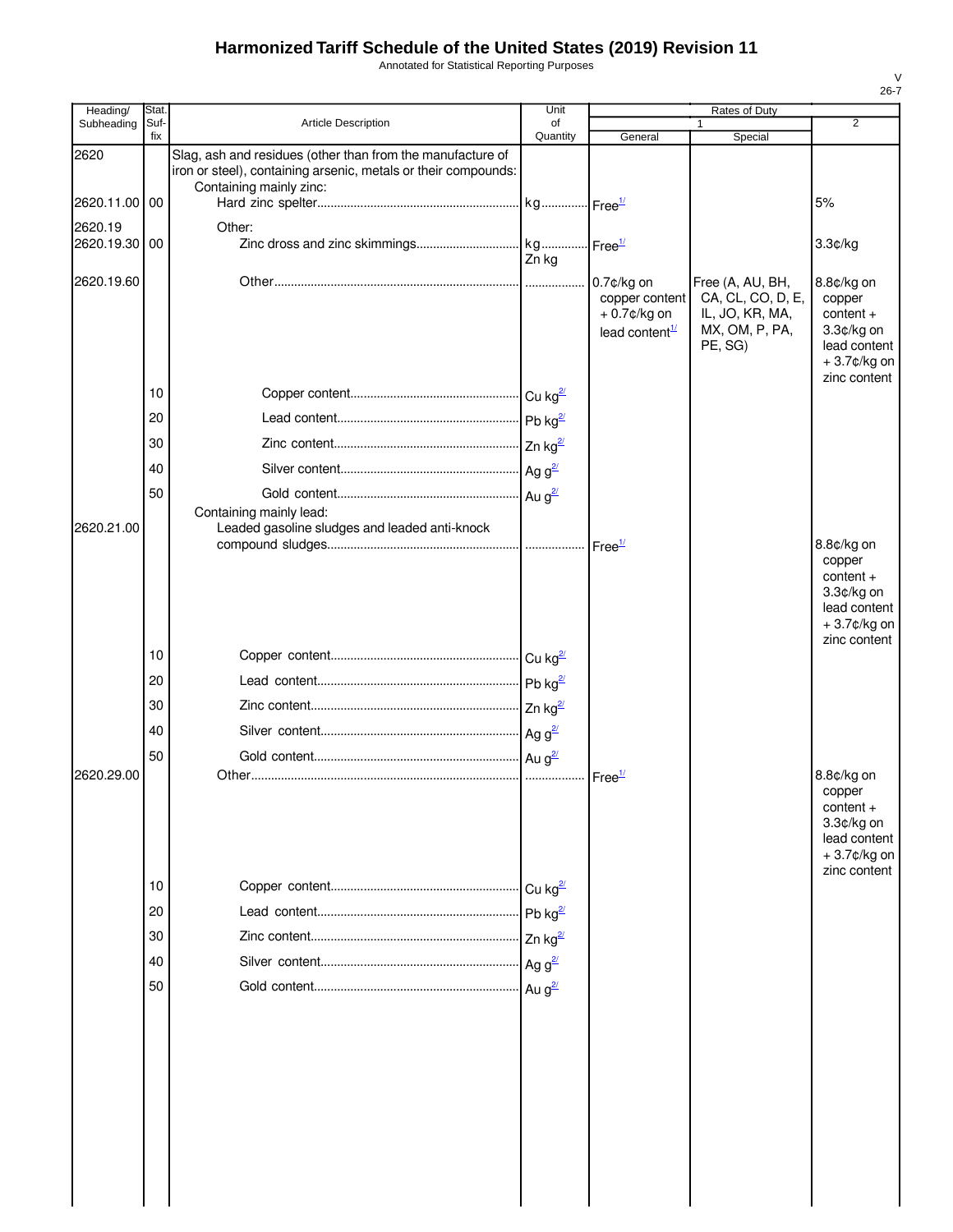Annotated for Statistical Reporting Purposes

| Heading/      | Stat.       |                                                                                                                                                                                | Unit                  | Rates of Duty |                                              |                                                                                                  |
|---------------|-------------|--------------------------------------------------------------------------------------------------------------------------------------------------------------------------------|-----------------------|---------------|----------------------------------------------|--------------------------------------------------------------------------------------------------|
| Subheading    | Suf-<br>fix | Article Description                                                                                                                                                            | of<br>Quantity        | General       | $\mathbf{1}$<br>Special                      | $\overline{2}$                                                                                   |
| 2620 (con.)   |             | Slag, ash and residues (other than from the manufacture of<br>iron or steel), containing arsenic, metals or their compounds:<br>(con.)                                         |                       |               |                                              |                                                                                                  |
| 2620.30.00    |             |                                                                                                                                                                                |                       |               |                                              | 8.8¢/kg on<br>copper<br>$content +$<br>3.3¢/kg on<br>lead content<br>+3.7¢/kg on<br>zinc content |
|               | 10          |                                                                                                                                                                                |                       |               |                                              |                                                                                                  |
|               | 20          |                                                                                                                                                                                |                       |               |                                              |                                                                                                  |
|               | 30          |                                                                                                                                                                                |                       |               |                                              |                                                                                                  |
|               | 40          |                                                                                                                                                                                |                       |               |                                              |                                                                                                  |
|               | 50          |                                                                                                                                                                                |                       |               |                                              |                                                                                                  |
| 2620.40.00    |             |                                                                                                                                                                                |                       | Free          |                                              | Free                                                                                             |
|               | 30          |                                                                                                                                                                                | $\log$<br>$V_2O_5$ kg |               |                                              |                                                                                                  |
| 2620.60       | 60          | Containing arsenic, mercury, thallium or their mixtures, of<br>a kind used for the extraction of arsenic or those metalsor<br>for the manufacture of their chemical compounds: |                       |               |                                              |                                                                                                  |
| 2620.60.10 00 |             | Of a kind used only for the extraction of arsenic or the                                                                                                                       |                       |               | Free (A+, AU, BH,<br>CA, CL, CO, D, E,       | 25%                                                                                              |
|               |             |                                                                                                                                                                                |                       |               | IL, JO, KR, MA,<br>MX, OM, P, PA,<br>PE, SG) |                                                                                                  |
| 2620.60.90 00 |             |                                                                                                                                                                                |                       |               |                                              | 30%                                                                                              |
|               |             |                                                                                                                                                                                |                       |               |                                              |                                                                                                  |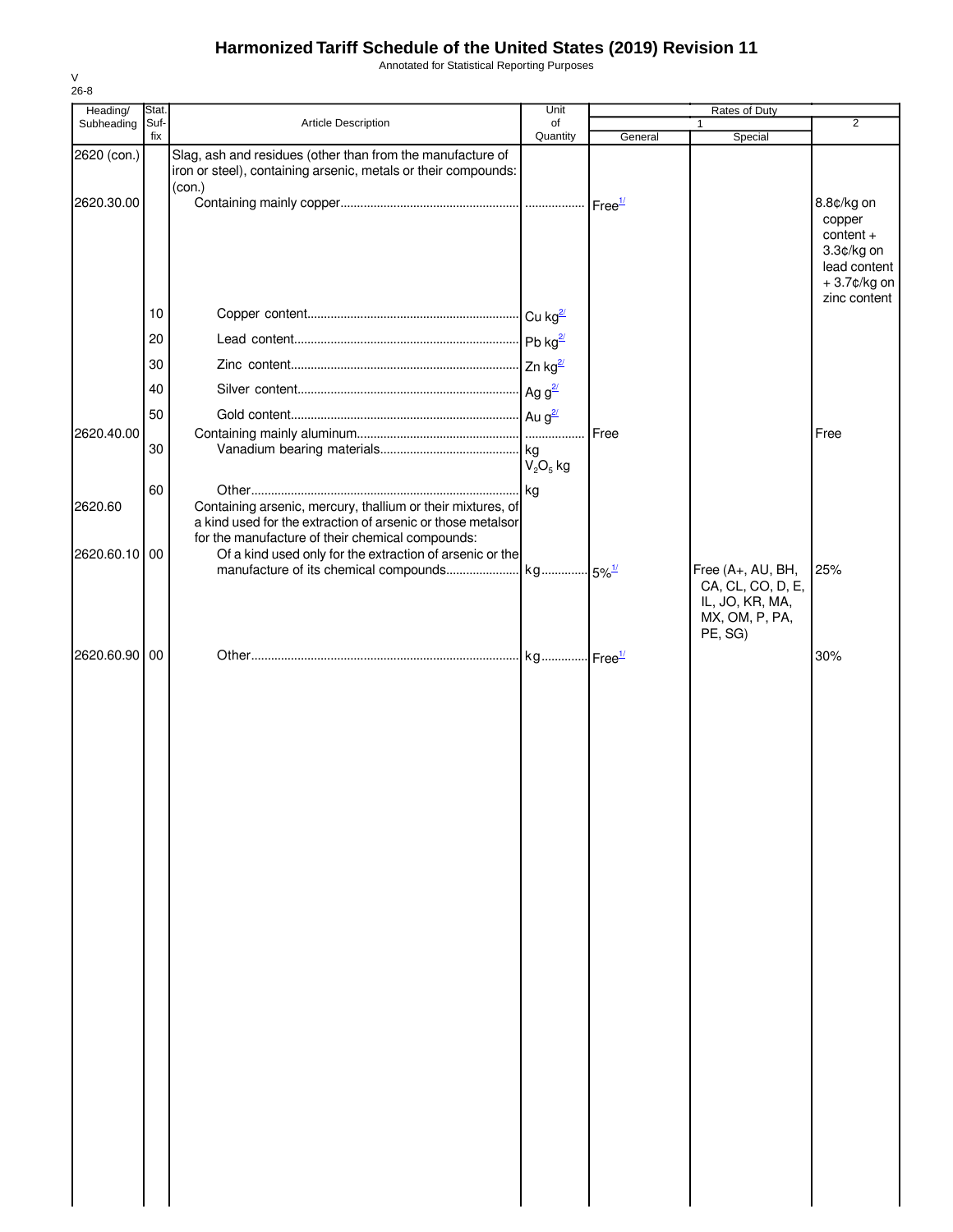Annotated for Statistical Reporting Purposes

| Heading/                 | Stat.       |                                                                                                                                                                                                              | Unit                                 |                                                                    | Rates of Duty                                                                         |                                                |
|--------------------------|-------------|--------------------------------------------------------------------------------------------------------------------------------------------------------------------------------------------------------------|--------------------------------------|--------------------------------------------------------------------|---------------------------------------------------------------------------------------|------------------------------------------------|
| Subheading               | Suf-<br>fix | Article Description                                                                                                                                                                                          | of<br>Quantity                       | General                                                            |                                                                                       | 2                                              |
| 2620 (con.)              |             | Slag, ash and residues (other than from the manufacture of<br>iron or steel), containing arsenic, metals or their compounds:<br>(con.)                                                                       |                                      |                                                                    | Special                                                                               |                                                |
| 2620.91.00 00            |             | Other:<br>Containing antimony, beryllium, cadmium, chromium                                                                                                                                                  | kg Free <sup>1/</sup>                |                                                                    |                                                                                       | 30%                                            |
| 2620.99<br>2620.99.10 00 |             | Other:                                                                                                                                                                                                       | kg Free <sup>1/</sup><br>$V_2O_5$ kg |                                                                    |                                                                                       | Free                                           |
| 2620.99.20 00            |             |                                                                                                                                                                                                              | W kg                                 | kg 17.6¢/kg on<br>tungsten<br>$content +$<br>$3.8\%$ <sup>1/</sup> | Free (A, AU, BH,<br>CA, CL, CO, D, E,<br>IL, JO, KR, MA,<br>MX, OM, P, PA,<br>PE, SG) | \$1.32/kg on<br>tungsten<br>$content +$<br>40% |
| 2620.99.30 00            |             | Materials not provided for elsewhere in this<br>heading containing by weight over 10 percent                                                                                                                 | kg                                   | $\mathsf{I}$ Free $^{\underline{\mathsf{1}\mathsf{1}}}$            |                                                                                       | Free                                           |
|                          |             |                                                                                                                                                                                                              | Ni kg                                |                                                                    |                                                                                       |                                                |
| 2620.99.50 00            |             | Slag containing by weight over 40 percent titanium,<br>and which if containing over 2 percent by weight<br>of copper, lead, or zinc is not to be treated for the                                             |                                      |                                                                    |                                                                                       |                                                |
| 2620.99.75               |             | Other materials which are residues not advanced<br>in value or condition by any means, and which if<br>containing over 2 percent by weight of copper, lead<br>or zinc are not to be treated for the recovery | kg Free <sup>1/</sup>                |                                                                    |                                                                                       | Free                                           |
|                          | 20          | Vanadium bearing materials kg                                                                                                                                                                                | $V2O5$ kg                            | Free <sup>1/</sup>                                                 |                                                                                       | Free                                           |
|                          | 60          | Other materials containing silver Au g <sup>2/</sup>                                                                                                                                                         |                                      |                                                                    |                                                                                       |                                                |
|                          |             |                                                                                                                                                                                                              |                                      |                                                                    |                                                                                       |                                                |
|                          | 80          | Other materials containing gold Au q <sup>2/</sup>                                                                                                                                                           |                                      |                                                                    |                                                                                       |                                                |
| 2620.99.85 00            | 90          | Other materials that do not contain<br>vanadium, silver or gold                                                                                                                                              | kg<br>kg Free <sup>1/</sup>          |                                                                    |                                                                                       | 30%                                            |
|                          |             |                                                                                                                                                                                                              |                                      |                                                                    |                                                                                       |                                                |
| 2621<br>2621.10.00 00    |             | Other slag and ash, including seaweed ash (kelp); ash and<br>residues from the incineration of municipal waste:<br>Ash and residues from the incineration of municipal                                       |                                      |                                                                    |                                                                                       |                                                |
|                          |             |                                                                                                                                                                                                              |                                      | Free                                                               |                                                                                       | Free                                           |
| 2621.90.00 00            |             |                                                                                                                                                                                                              |                                      | Free <sup>1/</sup>                                                 |                                                                                       | Free                                           |
|                          |             |                                                                                                                                                                                                              |                                      |                                                                    |                                                                                       |                                                |